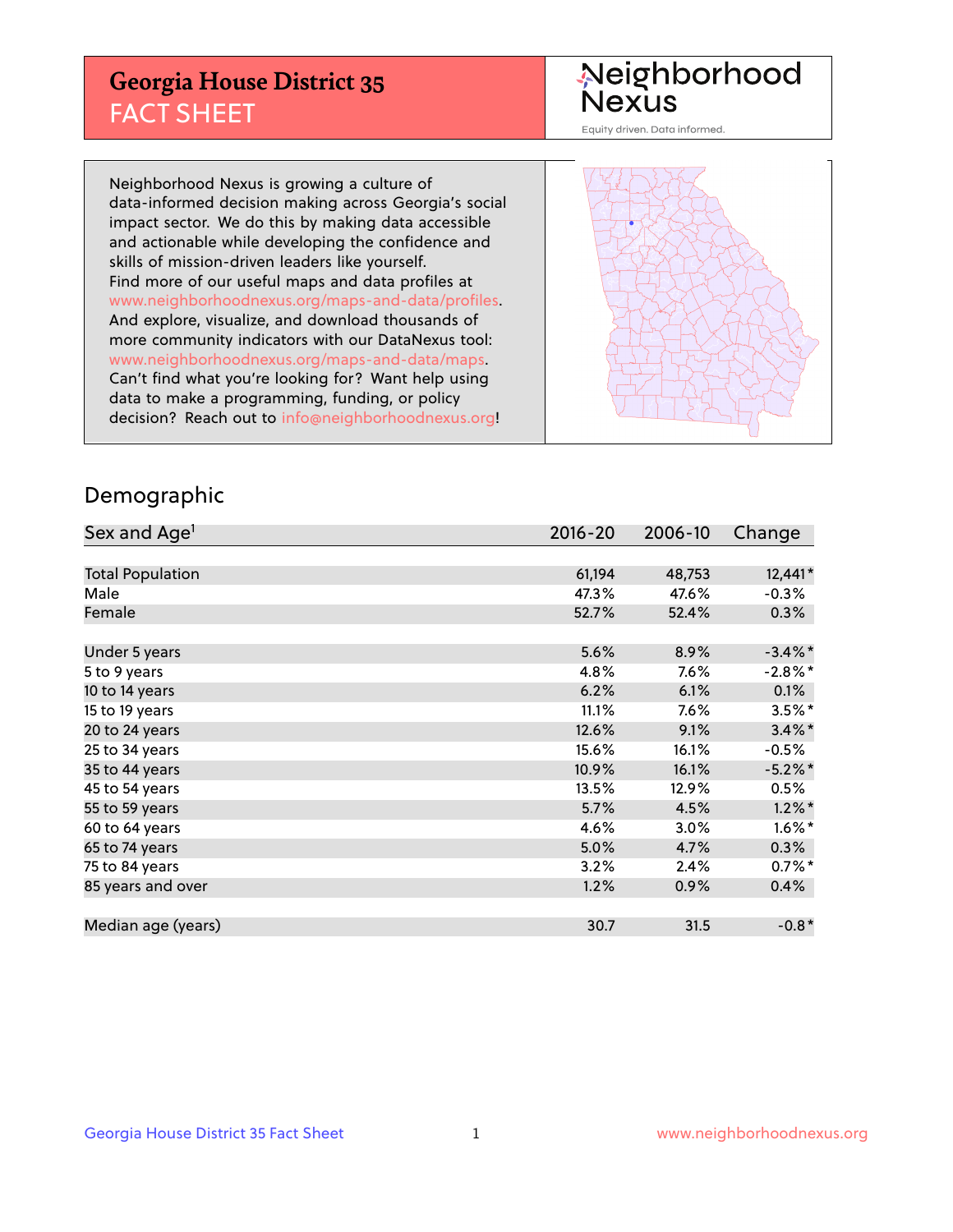## Demographic, continued...

| Race <sup>2</sup>                                            | $2016 - 20$ | 2006-10 | Change     |
|--------------------------------------------------------------|-------------|---------|------------|
| <b>Total population</b>                                      | 61,194      | 48,753  | $12,441*$  |
| One race                                                     | 94.8%       | 97.4%   | $-2.5%$ *  |
| White                                                        | 59.8%       | 66.8%   | $-7.0\%$ * |
| <b>Black or African American</b>                             | 26.4%       | 20.9%   | $5.6\%$ *  |
| American Indian and Alaska Native                            | 0.3%        | 0.4%    | $-0.1%$    |
| Asian                                                        | 4.7%        | 4.5%    | 0.2%       |
| Native Hawaiian and Other Pacific Islander                   | 0.0%        | 0.0%    | 0.0%       |
| Some other race                                              | 3.5%        | 4.8%    | $-1.2%$    |
| Two or more races                                            | 5.2%        | 2.6%    | $2.5\%$ *  |
| Race alone or in combination with other race(s) <sup>3</sup> | $2016 - 20$ | 2006-10 | Change     |
|                                                              |             |         |            |
| Total population                                             | 61,194      | 48,753  | 12,441*    |
| White                                                        | 64.4%       | 68.8%   | $-4.4\%$ * |
| <b>Black or African American</b>                             | 28.3%       | 22.6%   | $5.6\%$ *  |
| American Indian and Alaska Native                            | 1.1%        | 0.7%    | 0.4%       |
| Asian                                                        | 5.7%        | 5.4%    | 0.3%       |
| Native Hawaiian and Other Pacific Islander                   | 0.2%        | 0.0%    | 0.2%       |
| Some other race                                              | 5.6%        | 5.2%    | 0.4%       |
| Hispanic or Latino and Race <sup>4</sup>                     | $2016 - 20$ | 2006-10 | Change     |
|                                                              | 61,194      | 48,753  | $12,441*$  |
| <b>Total population</b>                                      |             | 11.0%   | 2.0%       |
| Hispanic or Latino (of any race)                             | 13.1%       |         |            |
| Not Hispanic or Latino                                       | 86.9%       | 89.0%   | $-2.0%$    |
| White alone                                                  | 52.6%       | 61.2%   | $-8.6\%$ * |
| <b>Black or African American alone</b>                       | 25.8%       | 20.0%   | $5.8\%$ *  |
| American Indian and Alaska Native alone                      | 0.3%        | 0.2%    | 0.1%       |
| Asian alone                                                  | 4.5%        | 4.5%    | $-0.0%$    |
| Native Hawaiian and Other Pacific Islander alone             | 0.0%        | 0.0%    | 0.0%       |
| Some other race alone                                        | 0.5%        | 0.7%    | $-0.2%$    |
| Two or more races                                            | 3.2%        | 2.3%    | 0.9%       |
| U.S. Citizenship Status <sup>5</sup>                         | $2016 - 20$ | 2006-10 | Change     |
| Foreign-born population                                      | 9,490       | 7,459   | $2,031*$   |
| Naturalized U.S. citizen                                     | 53.5%       | 43.1%   | 10.4%*     |
| Not a U.S. citizen                                           | 46.5%       | 56.9%   | $-10.4%$   |
|                                                              |             |         |            |
| Citizen, Voting Age Population <sup>6</sup>                  | $2016 - 20$ | 2006-10 | Change     |
| Citizen, 18 and over population                              | 44,517      | 31,722  | 12,794*    |
| Male                                                         | 46.0%       | 45.5%   | 0.5%       |
| Female                                                       | 54.0%       | 54.5%   | $-0.5%$    |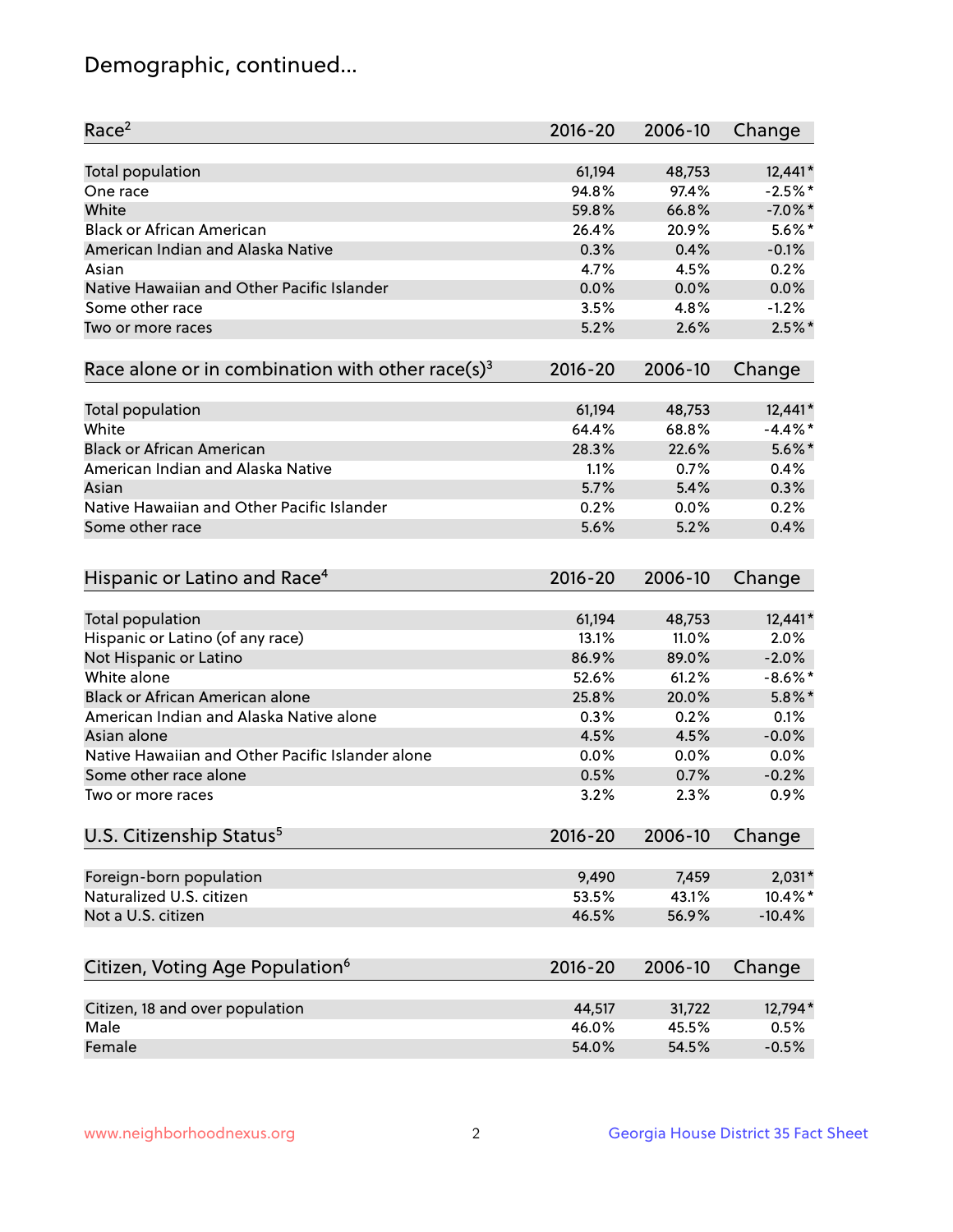#### Economic

| Income <sup>7</sup>                                 | $2016 - 20$ | 2006-10 | Change     |
|-----------------------------------------------------|-------------|---------|------------|
|                                                     |             |         |            |
| All households                                      | 22,288      | 18,564  | $3,724*$   |
| Less than \$10,000                                  | 5.6%        | 6.1%    | $-0.4%$    |
| \$10,000 to \$14,999                                | 2.3%        | 4.9%    | $-2.5%$ *  |
| \$15,000 to \$24,999                                | 6.9%        | 7.1%    | $-0.2%$    |
| \$25,000 to \$34,999                                | 8.0%        | 11.1%   | $-3.1\%$ * |
| \$35,000 to \$49,999                                | 12.6%       | 14.1%   | $-1.5%$    |
| \$50,000 to \$74,999                                | 18.3%       | 21.0%   | $-2.8%$    |
| \$75,000 to \$99,999                                | 15.9%       | 14.3%   | 1.6%       |
| \$100,000 to \$149,999                              | 17.4%       | 13.8%   | $3.6\%$ *  |
| \$150,000 to \$199,999                              | 7.6%        | 4.2%    | $3.4\%$ *  |
| \$200,000 or more                                   | 5.4%        | 3.4%    | $2.0\%$ *  |
| Median household income (dollars)                   | 69,920      | 57,809  | $12,111*$  |
| Mean household income (dollars)                     | 86,192      | 71,458  | 14,734*    |
| With earnings                                       | 85.3%       | 88.4%   | $-3.2\%$ * |
| Mean earnings (dollars)                             | 87,984      | 70,801  | 17,183*    |
| <b>With Social Security</b>                         | 20.1%       | 17.0%   | $3.1\%$ *  |
| Mean Social Security income (dollars)               | 19,349      | 15,682  | $3,668*$   |
| With retirement income                              | 14.6%       | 12.0%   | $2.5%$ *   |
| Mean retirement income (dollars)                    | 23,223      | 21,828  | 1,394      |
| With Supplemental Security Income                   | 2.6%        | 2.0%    | 0.5%       |
| Mean Supplemental Security Income (dollars)         | 6,375       | 10,387  | $-4,012*$  |
| With cash public assistance income                  | 1.2%        | 1.1%    | $0.1\%$    |
| Mean cash public assistance income (dollars)        | 62          | 4,263   | $-4,200*$  |
| With Food Stamp/SNAP benefits in the past 12 months | 5.9%        | 5.0%    | 0.9%       |
|                                                     |             |         |            |
| Families                                            | 13,958      | 12,106  | $1,852*$   |
| Less than \$10,000                                  | 2.1%        | 5.0%    | $-2.8\%$ * |
| \$10,000 to \$14,999                                | 1.1%        | 2.0%    | $-0.9%$    |
| \$15,000 to \$24,999                                | 5.8%        | 4.3%    | 1.5%       |
| \$25,000 to \$34,999                                | 5.4%        | 10.5%   | $-5.1\%$ * |
| \$35,000 to \$49,999                                | 9.8%        | 12.4%   | $-2.6%$    |
| \$50,000 to \$74,999                                | 17.9%       | 18.9%   | $-1.1%$    |
| \$75,000 to \$99,999                                | 18.8%       | 17.7%   | 1.0%       |
| \$100,000 to \$149,999                              | 22.7%       | 18.4%   | $4.3\%$ *  |
| \$150,000 to \$199,999                              | 9.1%        | 5.7%    | $3.3\%$ *  |
| \$200,000 or more                                   | 7.4%        | 5.0%    | 2.4%       |
| Median family income (dollars)                      | 85,607      | 70,943  | 14,664*    |
| Mean family income (dollars)                        | 99,342      | 84,963  | 14,379*    |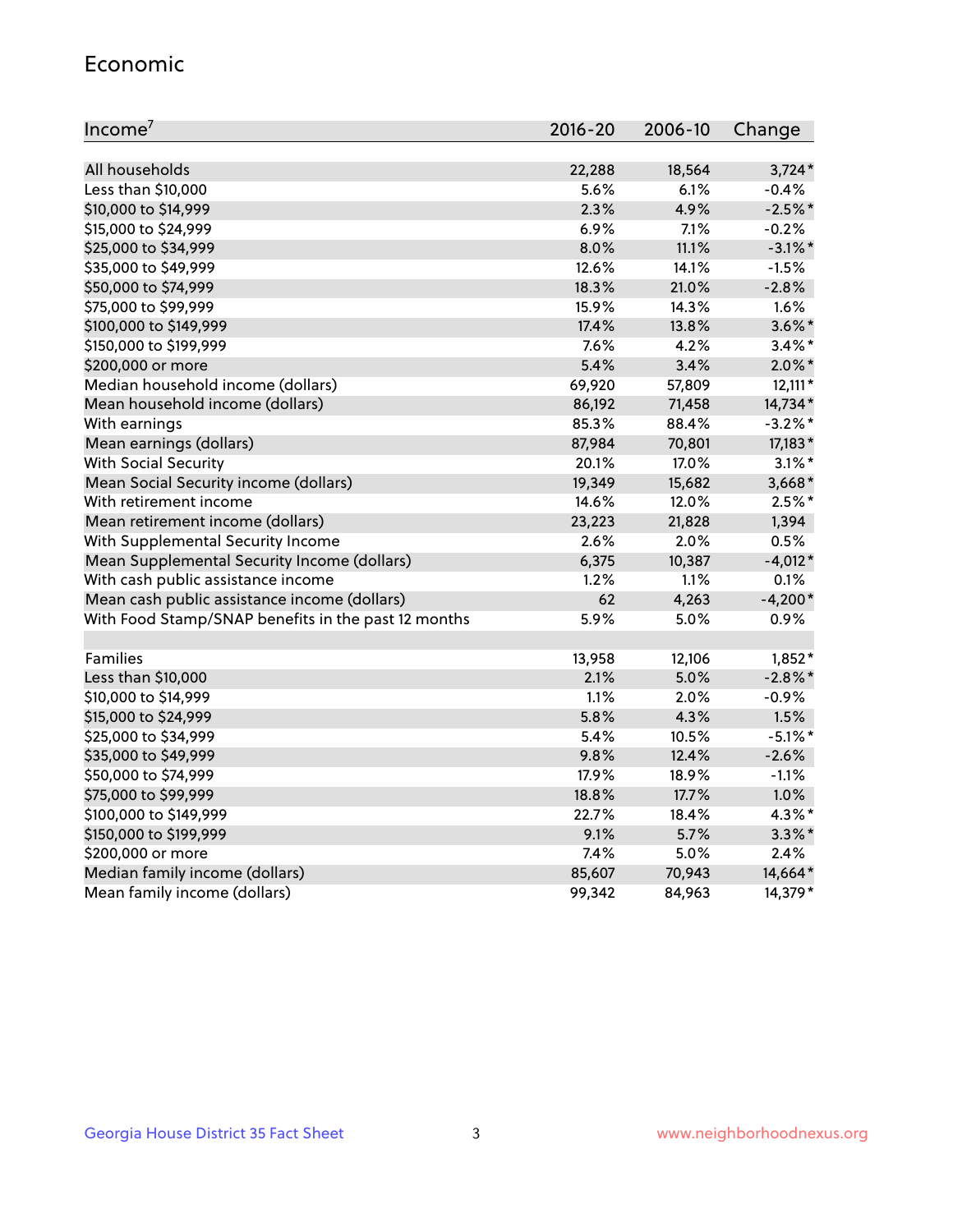## Economic, continued...

| Income, continued <sup>8</sup>                           | $2016 - 20$ | 2006-10 | Change      |
|----------------------------------------------------------|-------------|---------|-------------|
|                                                          |             |         |             |
| Nonfamily households                                     | 8,330       | 6,459   | $1,871*$    |
| Median nonfamily income (dollars)                        | 43,936      | 38,359  | $5,577*$    |
| Mean nonfamily income (dollars)                          | 62,192      | 43,906  | 18,286*     |
| Median earnings for workers (dollars)                    | 35,517      | 32,931  | 2,586*      |
| Median earnings for male full-time, year-round workers   | 51,188      | 48,525  | 2,664*      |
| (dollars)                                                |             |         |             |
| Median earnings for female full-time, year-round workers | 45,242      | 41,482  | $3,760*$    |
| (dollars)                                                |             |         |             |
| Per capita income (dollars)                              | 32,440      | 27,615  | 4,825*      |
|                                                          |             |         |             |
| Families and People Below Poverty Level <sup>9</sup>     | $2016 - 20$ | 2006-10 | Change      |
|                                                          |             |         |             |
| <b>All families</b>                                      | 5.6%        | 7.9%    | $-2.4%$     |
| With related children under 18 years                     | 6.9%        | 11.1%   | $-4.2%$     |
| With related children under 5 years only                 | 4.5%        | 10.6%   | $-6.0%$     |
| Married couple families                                  | 4.0%        | 2.6%    | 1.4%        |
| With related children under 18 years                     | 4.8%        | 2.7%    | 2.1%        |
| With related children under 5 years only                 | 3.6%        | 3.9%    | $-0.3%$     |
| Families with female householder, no husband present     | 11.4%       | 25.1%   | $-13.7%$    |
| With related children under 18 years                     | 15.8%       | 32.0%   | $-16.3\%$ * |
| With related children under 5 years only                 | 18.7%       | 30.4%   | $-11.7%$    |
|                                                          |             |         |             |
| All people                                               | 11.0%       | 11.3%   | $-0.3%$     |
| Under 18 years                                           | 9.3%        | 11.1%   | $-1.8%$     |
| Related children under 18 years                          | 8.7%        | 10.7%   | $-2.1%$     |
| Related children under 5 years                           | 7.6%        | 10.7%   | $-3.1%$     |
| Related children 5 to 17 years                           | 9.1%        | 10.8%   | $-1.7%$     |
| 18 years and over                                        | 11.4%       | 11.4%   | 0.1%        |
| 18 to 64 years                                           | 11.4%       | 11.4%   | $-0.1%$     |
| 65 years and over                                        | 11.9%       | 10.9%   | 1.0%        |
| People in families                                       | 6.1%        | 7.7%    | $-1.6%$     |
| Unrelated individuals 15 years and over                  | 27.3%       | 25.5%   | 1.8%        |
|                                                          |             |         |             |
| Non-Hispanic white people                                | 10.8%       | 10.5%   | 0.3%        |
| Black or African-American people                         | 9.8%        | 14.0%   | $-4.3%$     |
| Asian people                                             | 1.0%        | 12.0%   | $-11.0%$    |
| Hispanic or Latino people                                | 17.2%       | 13.1%   | 4.1%        |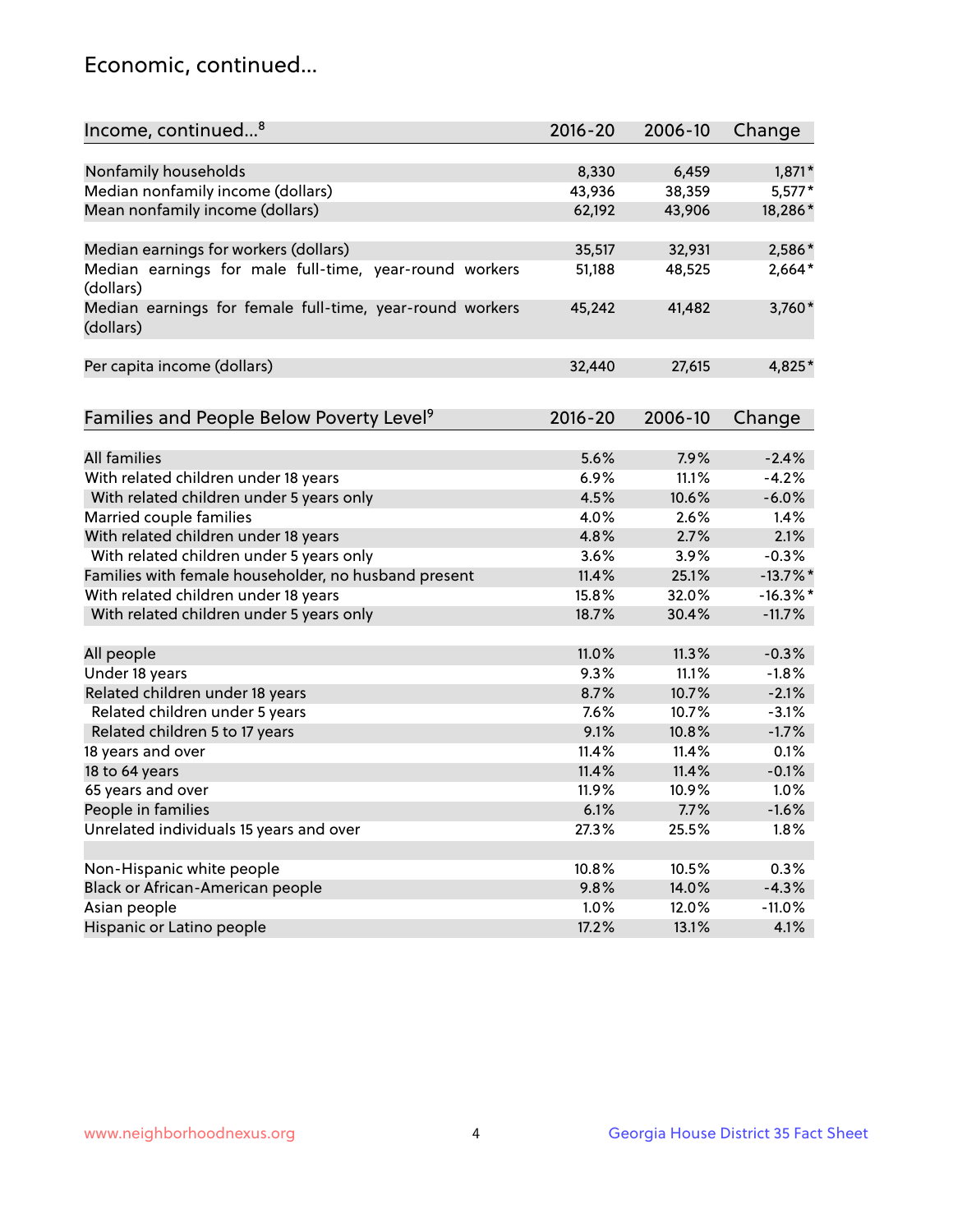## Employment

| Employment Status <sup>10</sup>                                             | 2016-20     | 2006-10 | Change     |
|-----------------------------------------------------------------------------|-------------|---------|------------|
|                                                                             |             |         |            |
| Population 16 years and over                                                | 50,093      | 37,119  | 12,974*    |
| In labor force                                                              | 69.9%       | 73.3%   | $-3.4%$    |
| Civilian labor force                                                        | 69.6%       | 72.8%   | $-3.2%$    |
| Employed                                                                    | 65.0%       | 66.7%   | $-1.7%$    |
| Unemployed                                                                  | 4.6%        | 6.1%    | $-1.5%$    |
| <b>Armed Forces</b>                                                         | 0.3%        | 0.6%    | $-0.2%$    |
| Not in labor force                                                          | 30.1%       | 26.7%   | 3.4%       |
| Civilian labor force                                                        | 34,853      | 27,021  | 7,832*     |
| <b>Unemployment Rate</b>                                                    | 6.6%        | 8.4%    | $-1.8%$    |
|                                                                             |             |         |            |
| Females 16 years and over                                                   | 27,009      | 19,903  | 7,107*     |
| In labor force                                                              | 64.7%       | 67.4%   | $-2.7%$    |
| Civilian labor force                                                        | 64.7%       | 67.4%   | $-2.7%$    |
| Employed                                                                    | 60.4%       | 61.5%   | $-1.1%$    |
|                                                                             |             |         |            |
| Own children of the householder under 6 years                               | 3,777       | 4,921   | $-1,144*$  |
| All parents in family in labor force                                        | 72.7%       | 67.7%   | 5.1%       |
| Own children of the householder 6 to 17 years                               | 8,589       | 7,819   | 771        |
| All parents in family in labor force                                        | 74.9%       | 79.2%   | $-4.3%$    |
|                                                                             |             |         |            |
| Industry <sup>11</sup>                                                      | $2016 - 20$ | 2006-10 | Change     |
|                                                                             |             |         |            |
| Civilian employed population 16 years and over                              | 32,555      | 24,745  | 7,809*     |
| Agriculture, forestry, fishing and hunting, and mining                      | 0.1%        | 0.1%    | $-0.0%$    |
| Construction                                                                | 6.2%        | 7.6%    | $-1.3%$    |
| Manufacturing                                                               | 7.1%        | 9.7%    | $-2.6\%$ * |
| Wholesale trade                                                             | 2.6%        | 4.5%    | $-1.8\%$ * |
| Retail trade                                                                | 14.6%       | 13.4%   | 1.1%       |
| Transportation and warehousing, and utilities                               | 5.0%        | 5.1%    | $-0.1%$    |
| Information                                                                 | 3.0%        | 3.8%    | $-0.8%$    |
| Finance and insurance, and real estate and rental and leasing               | 7.9%        | 6.9%    | 1.0%       |
| Professional, scientific, and management, and administrative                | 17.1%       | 12.3%   | 4.8%*      |
| and waste management services                                               |             |         |            |
| Educational services, and health care and social assistance                 | 18.0%       | 19.9%   | $-1.9%$    |
| Arts, entertainment, and recreation, and accommodation and<br>food services | 11.2%       | 9.8%    | 1.4%       |
| Other services, except public administration                                | 4.7%        | 4.0%    | 0.8%       |
| Public administration                                                       | 2.4%        | 3.0%    | $-0.5%$    |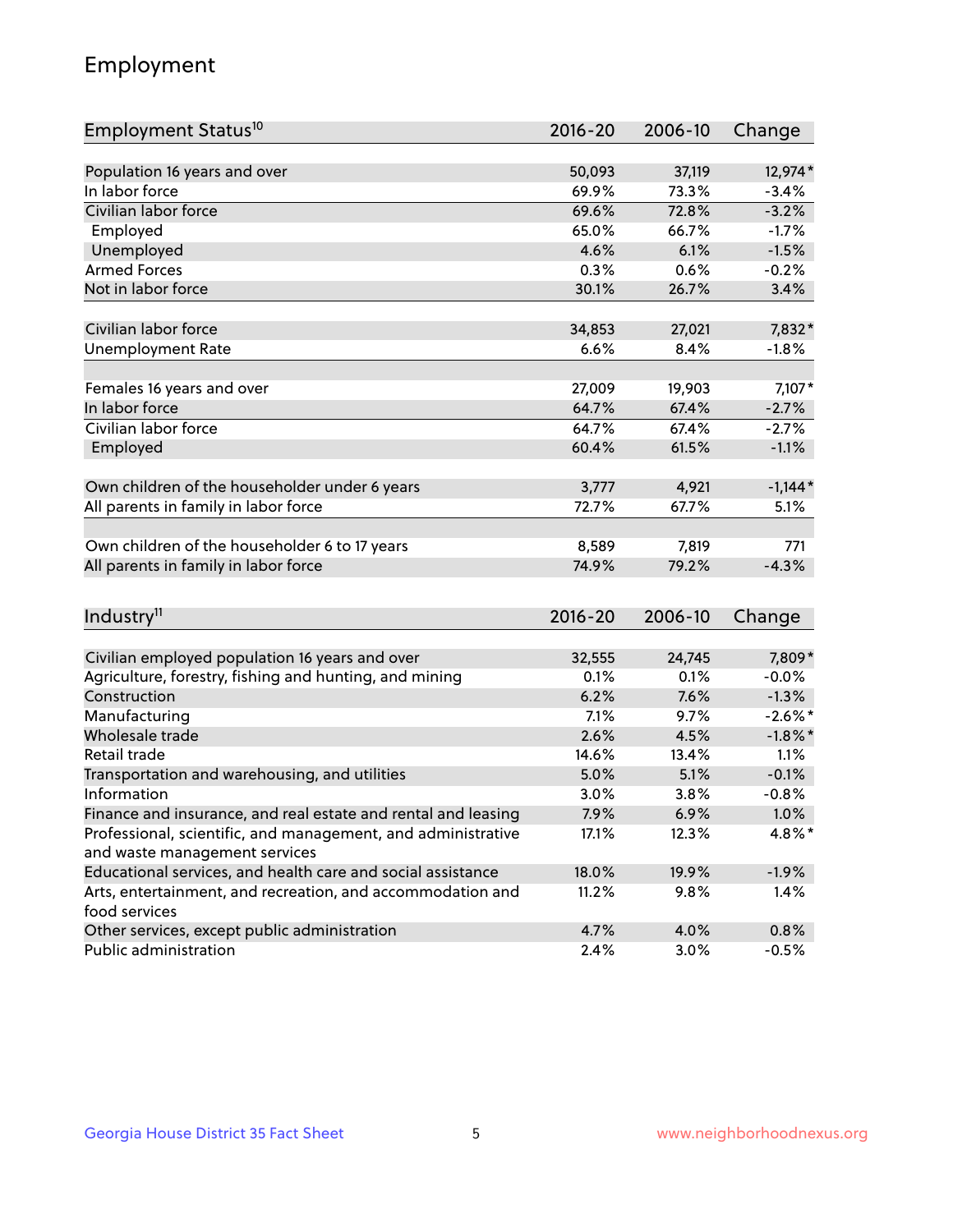## Employment, continued...

| Occupation <sup>12</sup>                                    | $2016 - 20$ | 2006-10 | Change     |
|-------------------------------------------------------------|-------------|---------|------------|
| Civilian employed population 16 years and over              | 32,555      | 24,745  | 7,809*     |
| Management, business, science, and arts occupations         | 42.2%       | 41.2%   | 1.1%       |
| Service occupations                                         | 16.1%       | 14.5%   | 1.6%       |
| Sales and office occupations                                | 25.3%       | 29.8%   | $-4.5%$ *  |
| Natural<br>and<br>maintenance                               | 5.8%        | 7.8%    | $-2.0%$    |
| resources,<br>construction,<br>occupations                  |             |         |            |
| Production, transportation, and material moving occupations | 10.6%       | 6.8%    | $3.8\%$ *  |
| Class of Worker <sup>13</sup>                               | $2016 - 20$ | 2006-10 | Change     |
| Civilian employed population 16 years and over              | 32,555      | 24,745  | 7,809*     |
| Private wage and salary workers                             | 84.6%       | 82.3%   | 2.4%       |
| Government workers                                          | 9.2%        | 12.7%   | $-3.6\%$ * |
| Self-employed in own not incorporated business workers      | 6.2%        | 4.6%    | 1.5%       |
| Unpaid family workers                                       | 0.0%        | 0.4%    | $-0.3%$    |
| Job Flows <sup>14</sup>                                     | 2019        | 2010    | Change     |
|                                                             |             |         |            |
| Total Jobs in district                                      | 61,733      | 46,472  | 15,261     |
| Held by residents of district                               | 6.8%        | 6.8%    | 0.0%       |
| Held by non-residents of district                           | 93.2%       | 93.2%   | $-0.0%$    |
| Jobs by Industry Sector <sup>15</sup>                       | 2019        | 2010    | Change     |
| Total Jobs in district                                      | 61,733      | 46,472  | 15,261     |
| Goods Producing sectors                                     | 14.1%       | 11.1%   | 3.0%       |
| Trade, Transportation, and Utilities sectors                | 27.9%       | 26.7%   | 1.2%       |
| All Other Services sectors                                  | 58.0%       | 62.2%   | $-4.2%$    |
|                                                             |             |         |            |
| Total Jobs in district held by district residents           | 4,177       | 3,138   | 1,039      |
| <b>Goods Producing sectors</b>                              | 15.0%       | 11.0%   | 4.0%       |
| Trade, Transportation, and Utilities sectors                | 24.2%       | 22.2%   | 1.9%       |
| All Other Services sectors                                  | 60.8%       | 66.8%   | $-6.0%$    |
|                                                             |             |         |            |
| Jobs by Earnings <sup>16</sup>                              | 2019        | 2010    | Change     |
| Total Jobs in district                                      | 61,733      | 46,472  | 15,261     |
| Jobs with earnings \$1250/month or less                     | 22.4%       | 26.8%   | $-4.4%$    |
| Jobs with earnings \$1251/month to \$3333/month             | 29.3%       | 35.8%   | $-6.5%$    |
| Jobs with earnings greater than \$3333/month                | 48.3%       | 37.4%   | 10.9%      |
|                                                             |             |         |            |
| Total Jobs in district held by district residents           | 4,177       | 3,138   | 1,039      |
| Jobs with earnings \$1250/month or less                     | 23.2%       | 26.4%   | $-3.1%$    |
| Jobs with earnings \$1251/month to \$3333/month             | 32.2%       | 39.9%   | $-7.8%$    |
| Jobs with earnings greater than \$3333/month                | 44.6%       | 33.7%   | 10.9%      |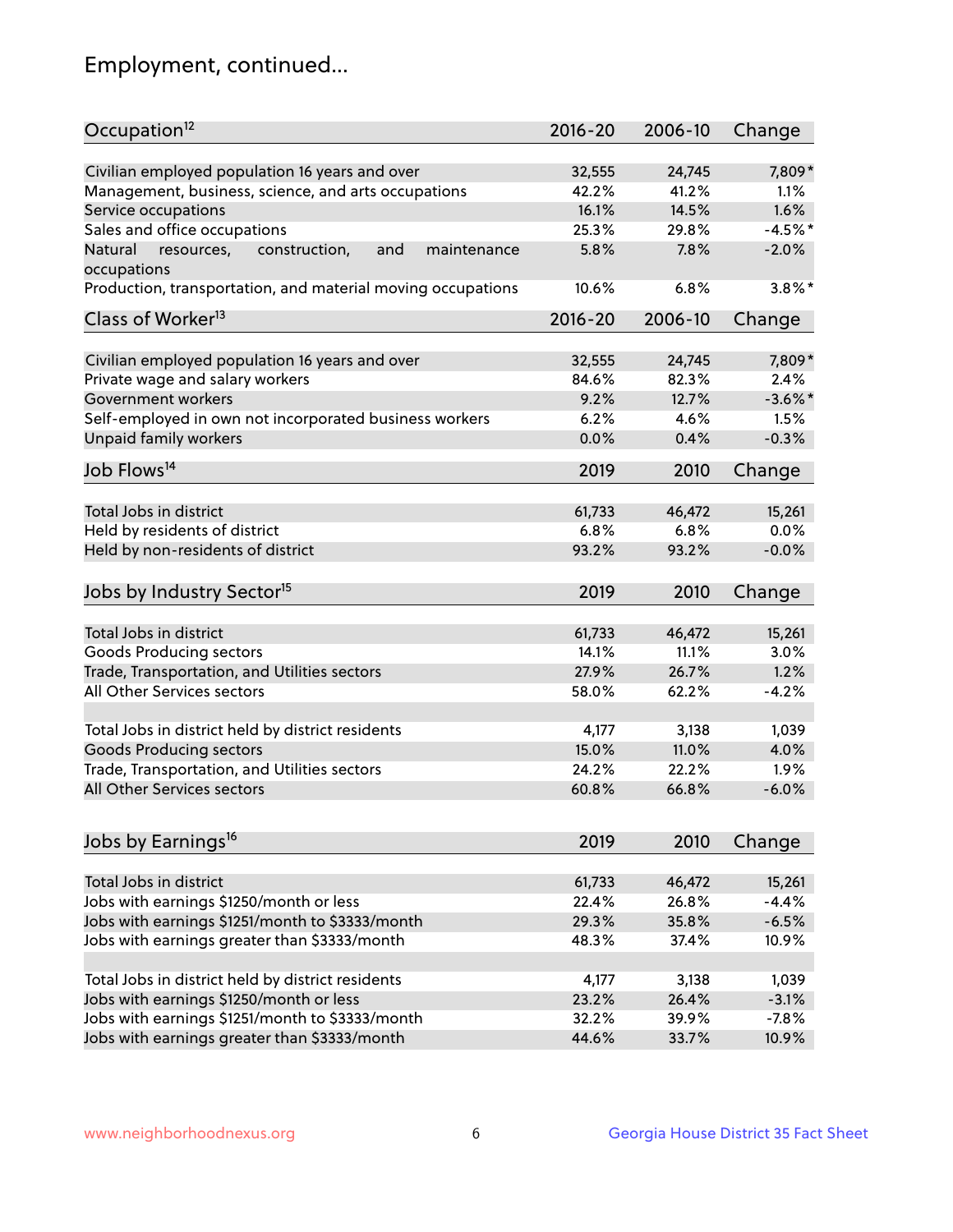## Employment, continued...

| Jobs by Age of Worker <sup>17</sup>               | 2019   | 2010   | Change  |
|---------------------------------------------------|--------|--------|---------|
|                                                   |        |        |         |
| Total Jobs in district                            | 61,733 | 46,472 | 15,261  |
| Jobs with workers age 29 or younger               | 25.5%  | 27.4%  | $-1.9%$ |
| Jobs with workers age 30 to 54                    | 54.5%  | 58.0%  | $-3.5%$ |
| Jobs with workers age 55 or older                 | 20.0%  | 14.6%  | 5.4%    |
|                                                   |        |        |         |
| Total Jobs in district held by district residents | 4,177  | 3,138  | 1,039   |
| Jobs with workers age 29 or younger               | 29.1%  | 29.6%  | $-0.5%$ |
| Jobs with workers age 30 to 54                    | 51.7%  | 57.1%  | $-5.4%$ |
| Jobs with workers age 55 or older                 | 19.2%  | 13.4%  | 5.9%    |
|                                                   |        |        |         |

#### Education

| School Enrollment <sup>18</sup>                | $2016 - 20$ | 2006-10 | Change     |
|------------------------------------------------|-------------|---------|------------|
|                                                |             |         |            |
| Population 3 years and over enrolled in school | 20,965      | 15,669  | 5,296*     |
| Nursery school, preschool                      | 5.1%        | 7.0%    | $-1.9\%$   |
| Kindergarten                                   | 3.4%        | 5.0%    | $-1.6%$    |
| Elementary school (grades 1-8)                 | 26.0%       | 33.1%   | $-7.0\%$ * |
| High school (grades 9-12)                      | 15.5%       | 19.2%   | $-3.7%$    |
| College or graduate school                     | 49.9%       | 35.7%   | 14.2%*     |
| Educational Attainment <sup>19</sup>           | $2016 - 20$ | 2006-10 | Change     |
|                                                |             |         |            |
| Population 25 years and over                   | 36,562      | 29,544  | $7,017*$   |
| Less than 9th grade                            | 2.7%        | 2.9%    | $-0.2%$    |
| 9th to 12th grade, no diploma                  | 4.0%        | 6.7%    | $-2.7%$    |
| High school graduate (includes equivalency)    | 20.2%       | 23.3%   | $-3.2\%$ * |
| Some college, no degree                        | 21.7%       | 21.6%   | 0.1%       |
| Associate's degree                             | 7.8%        | 8.4%    | $-0.5%$    |
| Bachelor's degree                              | 29.8%       | 25.0%   | 4.8%*      |
| Graduate or professional degree                | 13.9%       | 12.1%   | $1.8\%$    |
|                                                |             |         |            |
| Percent high school graduate or higher         | 93.3%       | 90.4%   | 2.9%       |
| Percent bachelor's degree or higher            | 43.6%       | 37.1%   | $6.5%$ *   |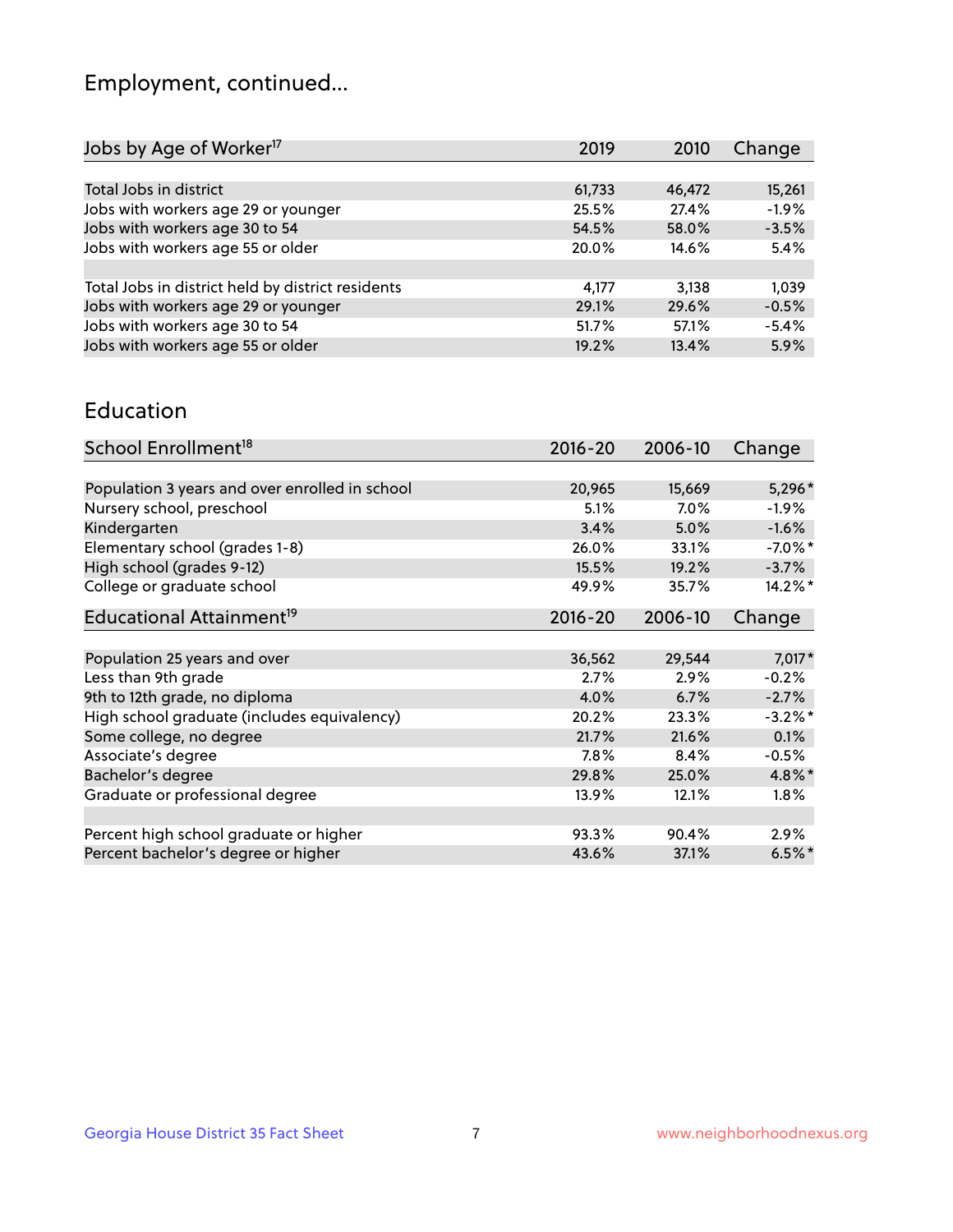## Housing

| Households by Type <sup>20</sup>                     | 2016-20 | 2006-10 | Change     |
|------------------------------------------------------|---------|---------|------------|
|                                                      |         |         |            |
| <b>Total households</b>                              | 22,288  | 18,564  | $3,724*$   |
| Family households (families)                         | 62.6%   | 65.2%   | $-2.6%$    |
| With own children under 18 years                     | 31.5%   | 36.3%   | $-4.8\%$ * |
| Married-couple family                                | 46.9%   | 45.8%   | 1.1%       |
| With own children of the householder under 18 years  | 24.5%   | 24.7%   | $-0.2%$    |
| Male householder, no wife present, family            | 2.7%    | 4.8%    | $-2.1\%$ * |
| With own children of the householder under 18 years  | 1.1%    | 1.7%    | $-0.6%$    |
| Female householder, no husband present, family       | 13.1%   | 14.7%   | $-1.6%$    |
| With own children of the householder under 18 years  | 5.8%    | 9.8%    | $-4.0\%$ * |
| Nonfamily households                                 | 37.4%   | 34.8%   | 2.6%       |
| Householder living alone                             | 27.3%   | 26.2%   | 1.1%       |
| 65 years and over                                    | 9.2%    | 5.9%    | $3.3\%$ *  |
|                                                      |         |         |            |
| Households with one or more people under 18 years    | 33.5%   | 39.2%   | $-5.8\%$ * |
| Households with one or more people 65 years and over | 19.3%   | 15.6%   | $3.7\%$ *  |
|                                                      |         |         |            |
| Average household size                               | 2.58    | 2.62    | $-0.04$    |
| Average family size                                  | 3.16    | 3.20    | $-0.04$    |
|                                                      |         |         |            |
| Housing Occupancy <sup>21</sup>                      | 2016-20 | 2006-10 | Change     |
|                                                      |         |         |            |
| Total housing units                                  | 23,675  | 20,425  | $3,250*$   |
| Occupied housing units                               | 94.1%   | 90.9%   | $3.3\%$ *  |
| Vacant housing units                                 | 5.9%    | 9.1%    | $-3.3\%$ * |
|                                                      |         |         |            |
| Homeowner vacancy rate                               | 0.4     | 4.6     | $-4.2*$    |
| Rental vacancy rate                                  | 5.4     | 8.6     | $-3.2$     |
|                                                      |         |         |            |
| Units in Structure <sup>22</sup>                     | 2016-20 | 2006-10 | Change     |
|                                                      |         |         |            |
| Total housing units                                  | 23,675  | 20,425  | $3,250*$   |
| 1-unit, detached                                     | 55.7%   | 61.7%   | $-6.0\%$ * |
| 1-unit, attached                                     | 10.7%   | 10.6%   | 0.1%       |
| 2 units                                              | 0.4%    | 0.6%    | $-0.2%$    |
| 3 or 4 units                                         | 1.6%    | 1.2%    | 0.4%       |
| 5 to 9 units                                         | 3.0%    | 4.5%    | $-1.5%$    |
| 10 to 19 units                                       | 11.7%   | 12.0%   | $-0.3%$    |
| 20 or more units                                     | 15.8%   | 7.1%    | $8.7\%$ *  |
| Mobile home                                          | 1.1%    | 2.2%    | $-1.1%$    |
| Boat, RV, van, etc.                                  | 0.0%    | 0.0%    | $-0.0%$    |
|                                                      |         |         |            |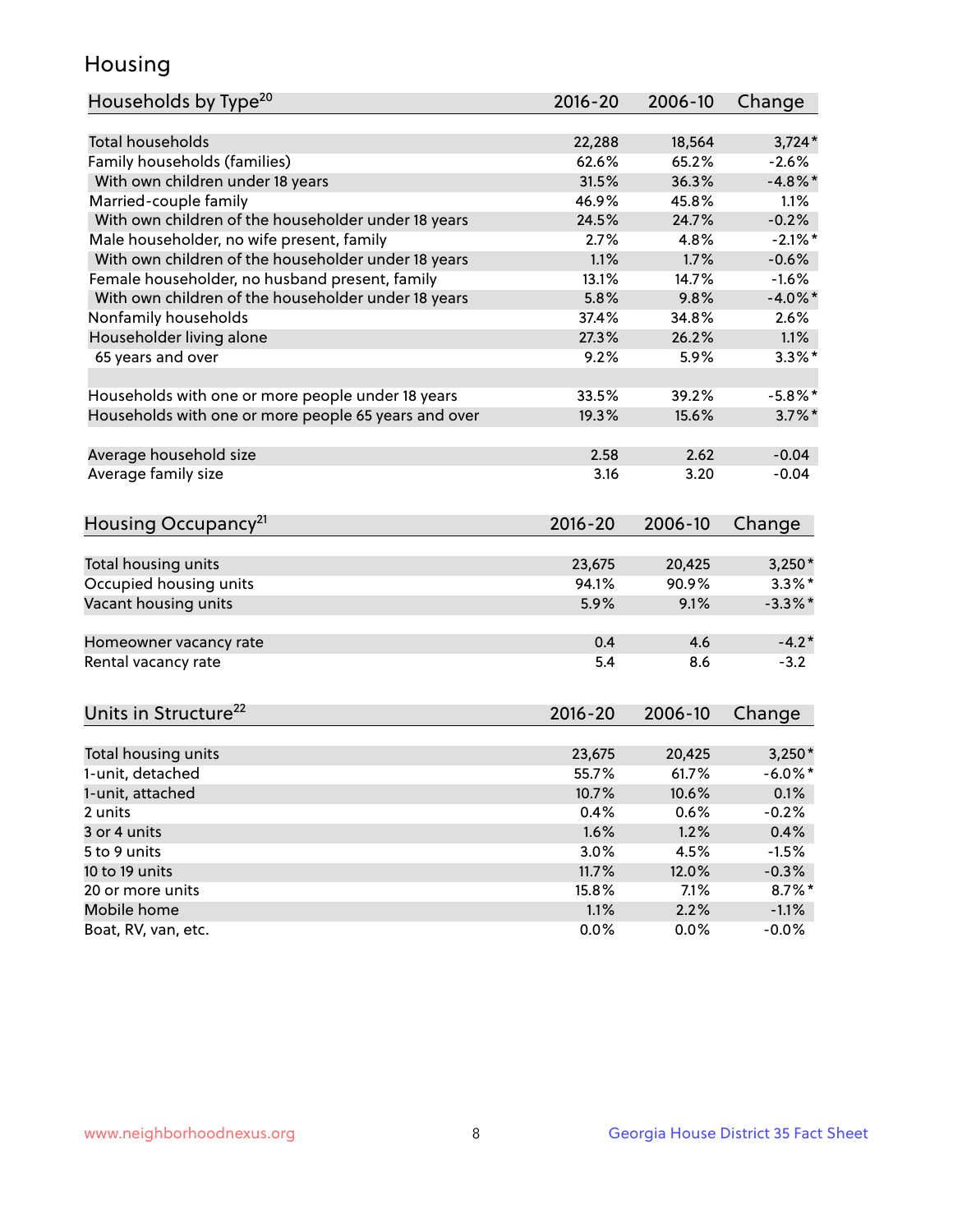## Housing, Continued...

| Year Structure Built <sup>23</sup>             | 2016-20         | 2006-10         | Change            |
|------------------------------------------------|-----------------|-----------------|-------------------|
| Total housing units                            | 23,675          | 20,425          | $3,250*$          |
| Built 2014 or later                            | 7.7%            | (X)             | (X)               |
| Built 2010 to 2013                             | 5.0%            | (X)             | (X)               |
| Built 2000 to 2009                             | 23.5%           | 32.6%           | $-9.1\%$ *        |
| Built 1990 to 1999                             | 34.9%           | 35.6%           | $-0.7%$           |
| Built 1980 to 1989                             | 17.1%           | 18.5%           | $-1.4%$           |
| Built 1970 to 1979                             | 6.9%            | 5.8%            | 1.1%              |
| Built 1960 to 1969                             | 2.6%            | 3.9%            | $-1.3%$           |
| Built 1950 to 1959                             | 0.9%            | 2.1%            | $-1.2%$           |
| Built 1940 to 1949                             | 0.3%            | 0.8%            | $-0.5%$           |
| Built 1939 or earlier                          | 1.1%            | 0.7%            | 0.4%              |
| Housing Tenure <sup>24</sup>                   | $2016 - 20$     | 2006-10         | Change            |
|                                                |                 |                 |                   |
| Occupied housing units                         | 22,288          | 18,564          | $3,724*$          |
| Owner-occupied                                 | 54.9%           | 64.8%           | $-9.9%$ *         |
| Renter-occupied                                | 45.1%           | 35.2%           | $9.9\%*$          |
| Average household size of owner-occupied unit  | 2.74            | 2.75            | $-0.00$           |
| Average household size of renter-occupied unit | 2.38            | 2.40            | $-0.01$           |
| Residence 1 Year Ago <sup>25</sup>             | $2016 - 20$     | 2006-10         | Change            |
| Population 1 year and over                     | 60,288          | 48,004          | 12,284*           |
| Same house                                     | 82.2%           | 77.3%           | 4.9%*             |
| Different house in the U.S.                    | 17.1%           | 22.2%           | $-5.1\%$ *        |
| Same county                                    | 9.2%            | 9.4%            | $-0.2%$           |
| Different county                               | 7.9%            | 12.8%           | $-4.9%$ *         |
| Same state                                     | 6.4%            | 7.4%            | $-1.1%$           |
| Different state                                | 1.5%            | 5.4%            | $-3.9\%$ *        |
| Abroad                                         | 0.6%            | 0.4%            | 0.2%              |
| Value of Housing Unit <sup>26</sup>            | $2016 - 20$     | 2006-10         | Change            |
| Owner-occupied units                           | 12,244          | 12,027          | 217               |
| Less than \$50,000                             | 0.8%            | 1.6%            | $-0.8%$           |
| \$50,000 to \$99,999                           | 1.6%            | 2.9%            | $-1.3%$           |
| \$100,000 to \$149,999                         | 11.5%           | 20.6%           | $-9.1\%$ *        |
| \$150,000 to \$199,999                         | 31.2%           | 38.3%           | $-7.1\%$ *        |
| \$200,000 to \$299,999                         | 36.2%           | 22.6%           | 13.6%*            |
| \$300,000 to \$499,999                         | 15.3%           | 9.8%            | $5.5%$ *          |
| \$500,000 to \$999,999                         | 2.9%            | 3.8%            | $-0.8%$           |
| \$1,000,000 or more                            | 0.5%            | 0.4%            | 0.1%              |
| Median (dollars)                               | 210,873         | 178,960         | 31,913*           |
| Mortgage Status <sup>27</sup>                  | $2016 - 20$     | 2006-10         | Change            |
|                                                |                 |                 |                   |
| Owner-occupied units                           | 12,244<br>77.5% | 12,027<br>83.0% | 217<br>$-5.4\%$ * |
| Housing units with a mortgage                  |                 |                 |                   |
| Housing units without a mortgage               | 22.5%           | 17.0%           | $5.4\%$ *         |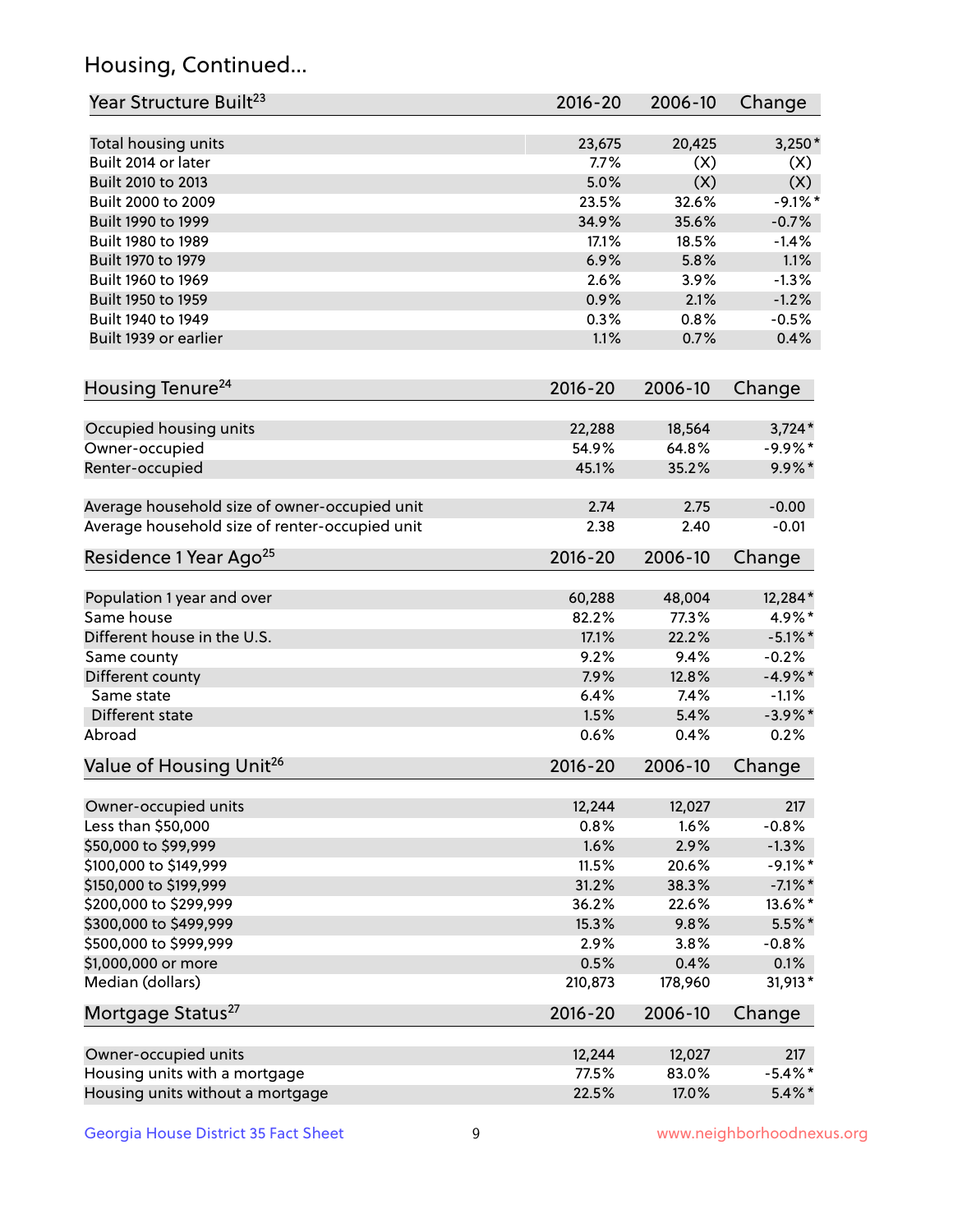## Housing, Continued...

| Selected Monthly Owner Costs <sup>28</sup>                                            | 2016-20     | 2006-10 | Change     |
|---------------------------------------------------------------------------------------|-------------|---------|------------|
| Housing units with a mortgage                                                         | 9,491       | 9,977   | $-486$     |
| Less than \$300                                                                       | 0.2%        | 0.0%    | 0.2%       |
| \$300 to \$499                                                                        | 0.3%        | 0.6%    | $-0.3%$    |
| \$500 to \$999                                                                        | 11.6%       | 10.2%   | 1.4%       |
| \$1,000 to \$1,499                                                                    | 43.4%       | 35.3%   | $8.1\%$ *  |
| \$1,500 to \$1,999                                                                    | 28.6%       | 33.2%   | $-4.6\%$ * |
| \$2,000 to \$2,999                                                                    | 13.2%       | 15.9%   | $-2.7%$    |
| \$3,000 or more                                                                       | 2.7%        | 4.7%    | $-1.9%$    |
| Median (dollars)                                                                      | 1,441       | 1,558   | $-117*$    |
|                                                                                       |             |         |            |
| Housing units without a mortgage                                                      | 2,753       | 2,051   | 703*       |
| Less than \$150                                                                       | 0.3%        | $1.7\%$ | $-1.4%$    |
| \$150 to \$249                                                                        | 3.9%        | 9.8%    | $-5.9%$    |
| \$250 to \$349                                                                        | 24.9%       | 24.0%   | 0.9%       |
| \$350 to \$499                                                                        | 31.6%       | 30.8%   | 0.8%       |
| \$500 to \$699                                                                        | 28.7%       | 23.6%   | 5.1%       |
| \$700 or more                                                                         | 10.5%       | 10.1%   | 0.4%       |
| Median (dollars)                                                                      | 447         | 426     | 20         |
| Selected Monthly Owner Costs as a Percentage of<br>Household Income <sup>29</sup>     | $2016 - 20$ | 2006-10 | Change     |
| Housing units with a mortgage (excluding units where<br>SMOCAPI cannot be computed)   | 9,400       | 9,951   | $-550$     |
| Less than 20.0 percent                                                                | 46.0%       | 33.1%   | 12.9%*     |
| 20.0 to 24.9 percent                                                                  | 15.6%       | 16.3%   | $-0.7%$    |
| 25.0 to 29.9 percent                                                                  | 11.2%       | 14.4%   | $-3.2\%$ * |
| 30.0 to 34.9 percent                                                                  | 6.9%        | 8.0%    | $-1.2%$    |
| 35.0 percent or more                                                                  | 20.3%       | 28.1%   | $-7.8%$ *  |
| Not computed                                                                          | 91          | 26      | 65         |
| Housing unit without a mortgage (excluding units where<br>SMOCAPI cannot be computed) | 2,721       | 2,040   | 682        |
| Less than 10.0 percent                                                                | 65.4%       | 39.0%   | 26.5%*     |
| 10.0 to 14.9 percent                                                                  | 14.8%       | 30.0%   | $-15.1%$   |
| 15.0 to 19.9 percent                                                                  | 4.8%        | 9.9%    | $-5.2%$    |
| 20.0 to 24.9 percent                                                                  | 3.0%        | 6.3%    | $-3.2%$    |
| 25.0 to 29.9 percent                                                                  | 1.6%        | 1.9%    | $-0.3%$    |
| 30.0 to 34.9 percent                                                                  | 2.1%        | 0.6%    | 1.6%       |
| 35.0 percent or more                                                                  | 8.1%        | 12.3%   | $-4.2%$    |
| Not computed                                                                          | 32          | 11      | 21         |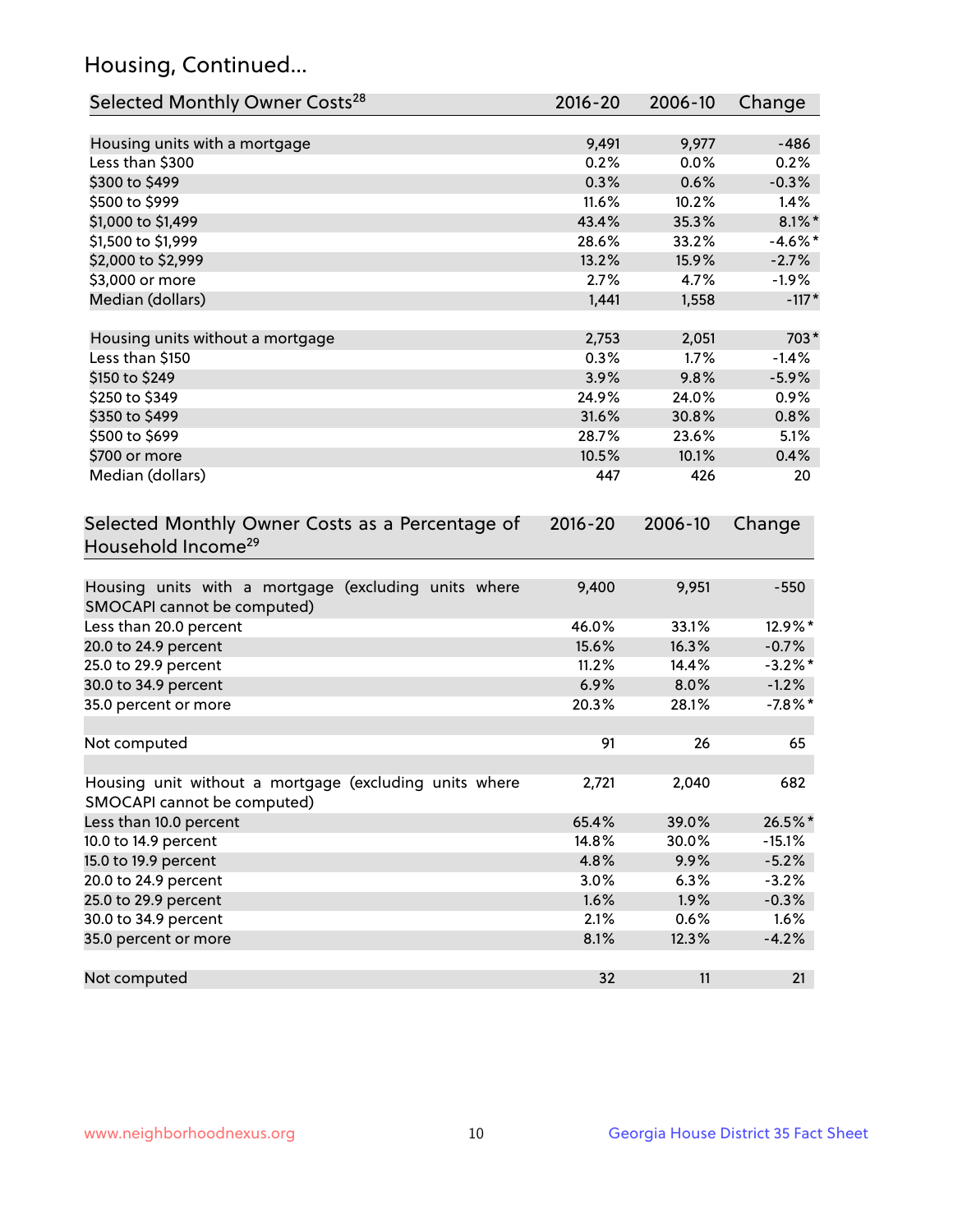### Housing, Continued...

| Gross Rent <sup>30</sup>                                     | 2016-20     | 2006-10     | Change     |
|--------------------------------------------------------------|-------------|-------------|------------|
|                                                              |             |             |            |
| Occupied units paying rent                                   | 9,866       | 6,456       | $3,410*$   |
| Less than \$200                                              | 0.4%        | $0.0\%$     | 0.4%       |
| \$200 to \$499                                               | 2.3%        | 4.3%        | $-2.0\%$   |
| \$500 to \$749                                               | 3.1%        | 14.3%       | $-11.1%$   |
| \$750 to \$999                                               | 12.7%       | 41.9%       | $-29.2%$ * |
| \$1,000 to \$1,499                                           | 49.9%       | 31.6%       | 18.3%*     |
| \$1,500 to \$1,999                                           | 25.2%       | 6.8%        | 18.4%*     |
| \$2,000 or more                                              | 6.4%        | 1.2%        | 5.2%       |
| Median (dollars)                                             | 1,313       | 1,094       | $219*$     |
|                                                              |             |             |            |
| No rent paid                                                 | 178         | 81          | 97         |
|                                                              |             |             |            |
| Gross Rent as a Percentage of Household Income <sup>31</sup> | $2016 - 20$ | $2006 - 10$ | Change     |

| Occupied units paying rent (excluding units where GRAPI<br>cannot be computed) | 9,729   | 6,348    | $3,381*$   |
|--------------------------------------------------------------------------------|---------|----------|------------|
| Less than 15.0 percent                                                         | 12.2%   | $10.9\%$ | 1.3%       |
| 15.0 to 19.9 percent                                                           | 17.1%   | 11.3%    | $5.8\%$ *  |
| 20.0 to 24.9 percent                                                           | 10.7%   | 15.7%    | $-5.0\%$ * |
| 25.0 to 29.9 percent                                                           | 11.8%   | 7.9%     | 3.8%       |
| 30.0 to 34.9 percent                                                           | $8.0\%$ | 10.0%    | $-2.0%$    |
| 35.0 percent or more                                                           | 40.3%   | 44.2%    | $-3.9%$    |
|                                                                                |         |          |            |
| Not computed                                                                   | 315     | 189      | 126        |

### Transportation

| Commuting to Work <sup>32</sup>           | 2016-20 | 2006-10 | Change     |
|-------------------------------------------|---------|---------|------------|
|                                           |         |         |            |
| Workers 16 years and over                 | 32,245  | 24,529  | $7,716*$   |
| Car, truck, or van - drove alone          | 79.9%   | 83.2%   | $-3.4\%$ * |
| Car, truck, or van - carpooled            | 7.7%    | 9.2%    | $-1.4%$    |
| Public transportation (excluding taxicab) | 1.2%    | $0.9\%$ | 0.3%       |
| Walked                                    | 1.6%    | 1.1%    | 0.5%       |
| Other means                               | $1.9\%$ | $1.0\%$ | 0.9%       |
| Worked at home                            | 7.8%    | 4.6%    | $3.2\%$ *  |
|                                           |         |         |            |
| Mean travel time to work (minutes)        | 30.3    | 30.8    | $-0.5$     |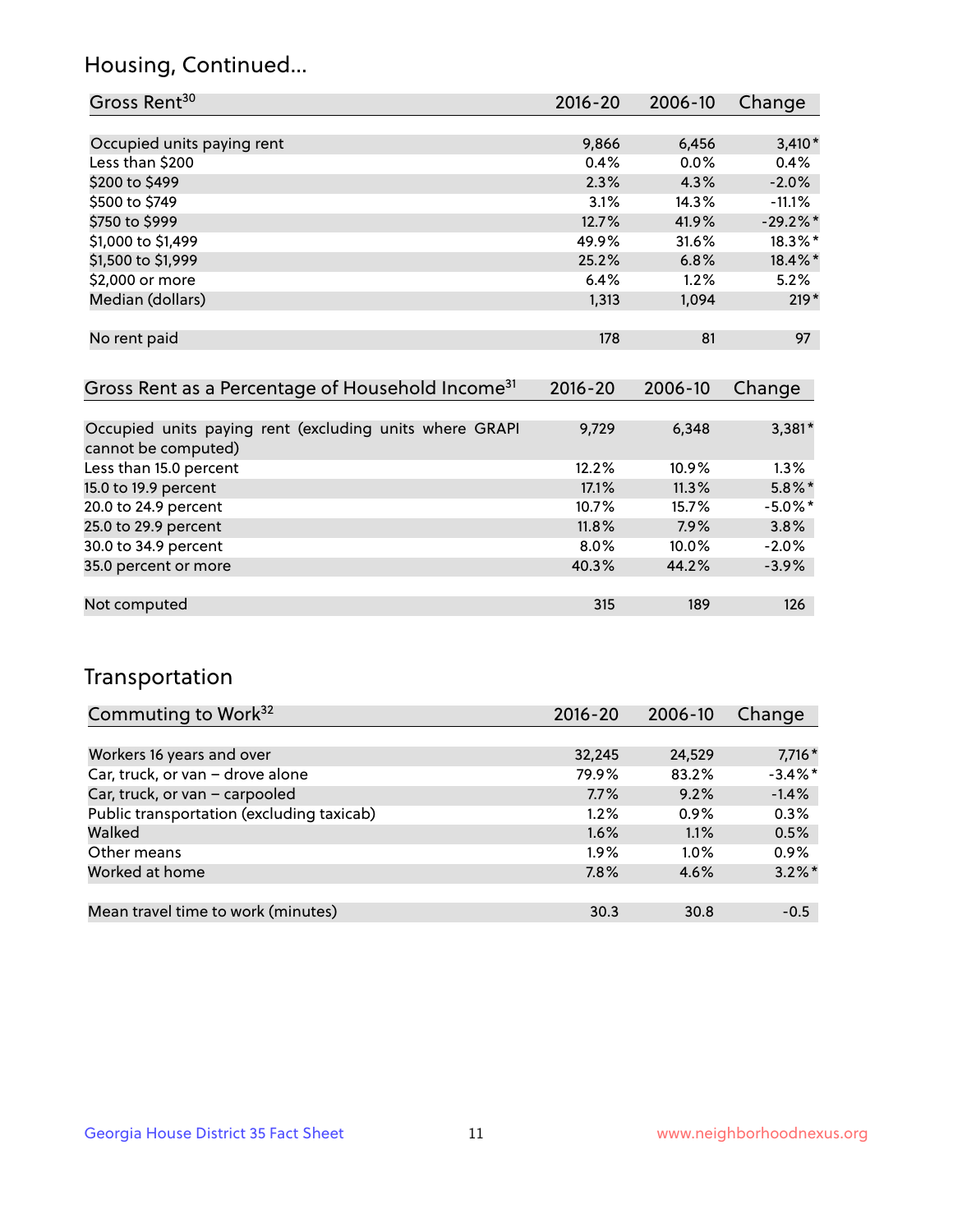## Transportation, Continued...

| Vehicles Available <sup>33</sup> | $2016 - 20$ | 2006-10 | Change    |
|----------------------------------|-------------|---------|-----------|
|                                  |             |         |           |
| Occupied housing units           | 22,288      | 18,564  | $3,724*$  |
| No vehicles available            | 3.9%        | 4.5%    | $-0.6%$   |
| 1 vehicle available              | 34.0%       | 38.5%   | $-4.5%$ * |
| 2 vehicles available             | 40.6%       | 42.7%   | $-2.1%$   |
| 3 or more vehicles available     | 21.6%       | 14.4%   | $7.2\%$ * |

#### Health

| Health Insurance coverage <sup>34</sup>                 | 2016-20 |
|---------------------------------------------------------|---------|
|                                                         |         |
| Civilian Noninstitutionalized Population                | 60,900  |
| With health insurance coverage                          | 85.2%   |
| With private health insurance coverage                  | 74.2%   |
| With public health coverage                             | 18.1%   |
| No health insurance coverage                            | 14.8%   |
| Civilian Noninstitutionalized Population Under 19 years | 14,851  |
| No health insurance coverage                            | 14.6%   |
| Civilian Noninstitutionalized Population 19 to 64 years | 40,326  |
| In labor force:                                         | 32,544  |
| Employed:                                               | 30,629  |
| With health insurance coverage                          | 85.8%   |
| With private health insurance coverage                  | 84.1%   |
| With public coverage                                    | 3.8%    |
| No health insurance coverage                            | 14.2%   |
| Unemployed:                                             | 1,915   |
| With health insurance coverage                          | 44.7%   |
| With private health insurance coverage                  | 40.2%   |
| With public coverage                                    | 4.9%    |
| No health insurance coverage                            | 55.3%   |
| Not in labor force:                                     | 7,782   |
| With health insurance coverage                          | 82.6%   |
| With private health insurance coverage                  | 72.5%   |
| With public coverage                                    | 14.5%   |
| No health insurance coverage                            | 17.4%   |